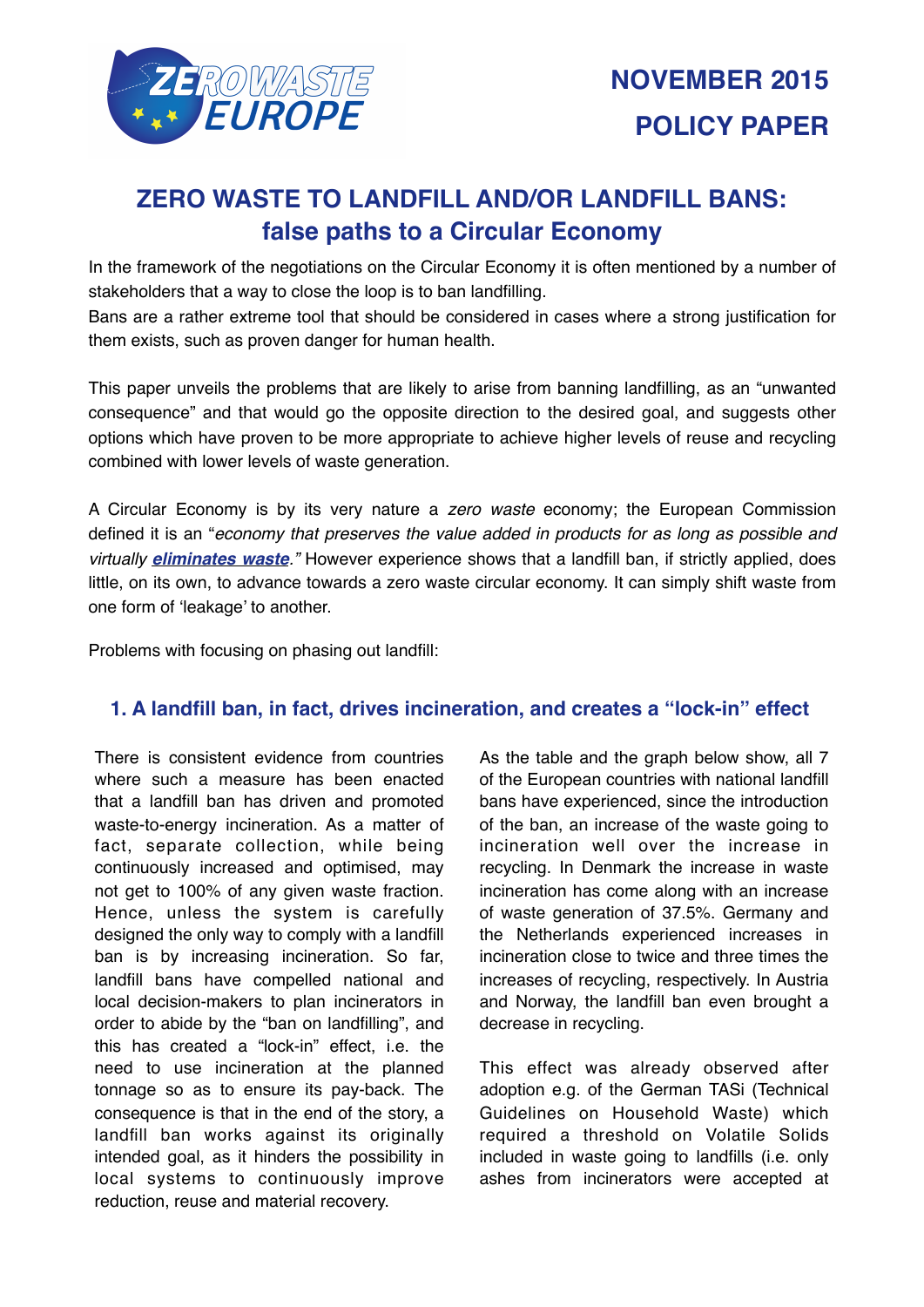#### **Zero** Waste Europe *CONSIDER CONSIDER MELTINGER November* 2015

landfills). This was the primary reason for the current overcapacity of incinerators in Germany. Similar regulatory conditions have caused the overcapacity in Denmark, the Netherlands and Sweden. In  $\pm$ many districts, the overcapacity has been the fundamental reason for weaker efforts on separate collection, and lower recycling  $\overline{\mathcal{P}}$ rates<sup>[1](#page-1-0)</sup> or a plateau in the recycling rates, with no effort on having them increased further. This is consistent with a desire not to make further efforts to reduce residual waste, an approach which contravenes the principles of Circular Economy. Kg per inhabitant





#### Difference between waste incinerated and recycled a year before the introduction of the landfill ban and 2013

# <span id="page-1-1"></span> **2. A landfill ban doesn't mean that more waste will be prevented, reused or recycled.**



The effect of the Landfill Directive – which pushed biodegradable waste out of landfills without specifying where it should go, combined with the Waste Framework Directive –which opened a European market for incineration where facilities met the R1 criterion without an implementable waste hierarchy– resulted in a fever for building new incinerators without any noticeable increase in prevention or recycling figures.

From 2009 to 2013, landfilling has decreased by 8 points. However, only half of this waste has been diverted towards recycling, composting or preparation for reuse. The other half has gone to incineration.

<span id="page-1-0"></span><sup>&</sup>lt;sup>[1](#page-1-1)</sup> For example: Denmark has adopted the narrower definition of the calculation for the material recovery targets stipulated by article 14 of the WFD, i.e. they only consider paper, glass, plastics and metals (which are already covered by the more ambitious targets ofthe Packaging Directive), therefore leaving organics out of the calculation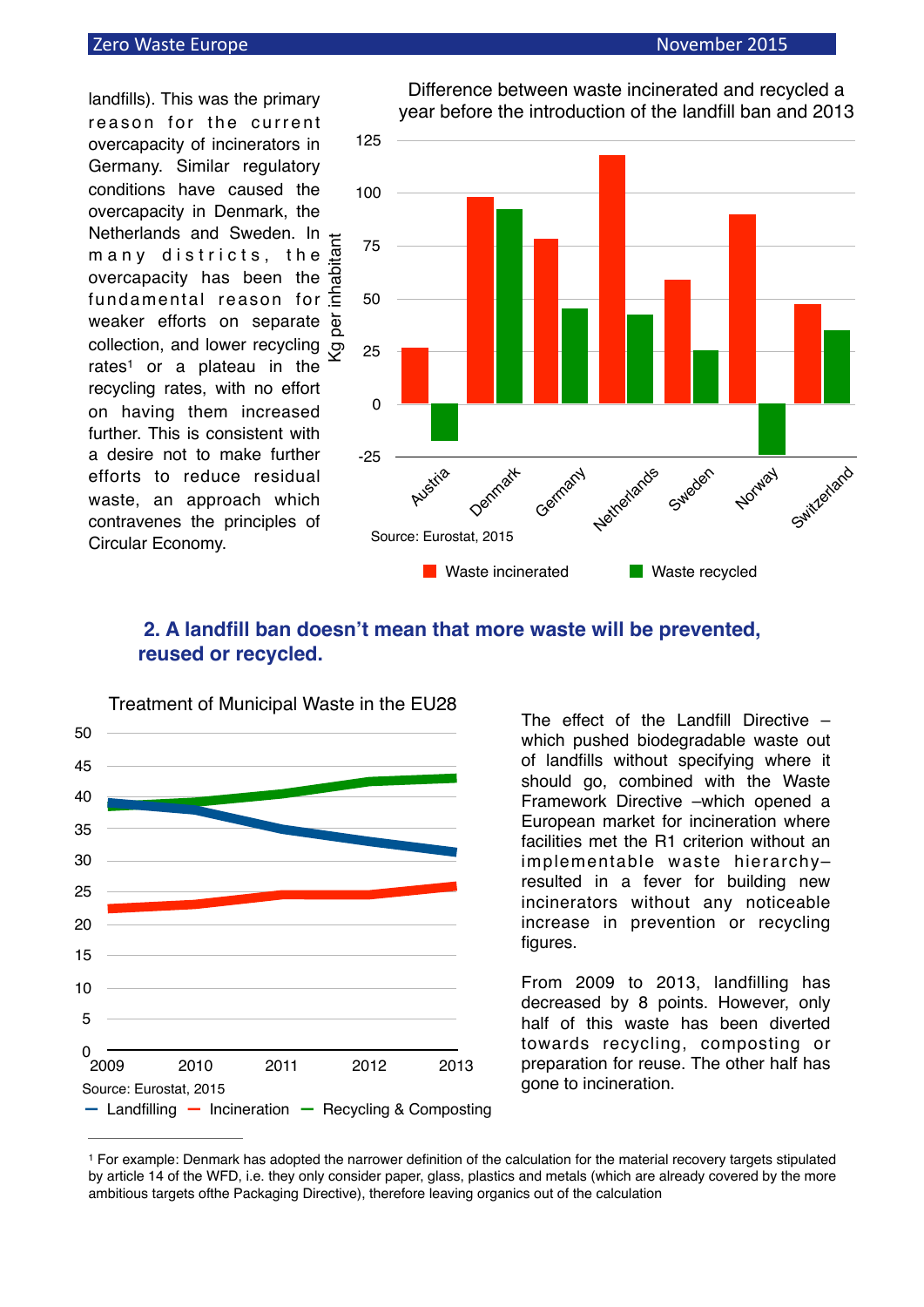#### **3. Zero Waste to landfill is a misleading definition**

Incineration is a technology which generates output streams which are wastes. There is a requirement for further treatment of the fly ash and bottom ash from the combustion process, as well as any metals which may be recovered from the bottom ash –these amount to 20 to 30% in weight of what is burned–. Some European countries such as Germany or Sweden claim to have *zero waste to landfill*  policies but this is a misleading claim for what they actually have are *zero direct landfilling of untreated residual waste* because they send their waste to waste-to-energy incineration (and, to a lesser extent, to MBT sites with production of RDF). As a result the ashes, or MBT rejects are no longer classed as MSW but in the majority of cases they remain waste (and are subsequently landfilled).

This accounting trick, which has already been disputed also by sectoral associations (e.g. FNADE, France), does little to help understand EU statistics and it also poses a serious threat if this approach is enshrined in the Circular Economy package.

## **4. Zero Waste to landfill is a measure that is "blind" to waste reduction**

One of the main objections one can raise against the concept of "zero waste to landfill" or landfill ban is the fact that one can continue to run a perfect linear economy with it.

Indeed a landfill ban is "blind" to waste generation, and even, preparation for reuse and recycling: in other words, it is possible for a country to increase waste generation and waste incineration without any regard to

declining waste recycling and still be a zero waste to landfill country.

Unless all the treatment options which "break the loop" are considered, the consequence of banning or phasing out one of them will result in a transfer of waste to another. This will create unnecessary tensions which in no way help to move towards a circular economy*.*

## **A practical example: Zero Waste to landfill vs a real Zero Waste strategy**

In the table below we compare two wellperforming entities; the (genuine) Zero Waste best practice from the province of Treviso, Italy<sup>[2](#page-2-0)</sup>, with the "Zero Waste to landfill" example of Copenhagen.

<span id="page-2-1"></span>

|                                          | <b>Copenhagen</b><br>Denmark | <b>Treviso</b><br>province<br>Italy |
|------------------------------------------|------------------------------|-------------------------------------|
| generation<br>MSW<br>per person/year     | 425kg                        | 350 <sub>kg</sub>                   |
| Separate collection<br>rate              | 33%                          | 85%                                 |
| <b>Residual waste per</b><br>person/year | 289 <sub>kg</sub>            | 50 <sub>kg</sub>                    |

Sources: Copenhagen: City of Copenhagen, Technical and Environmental Administration, Statistics Denmark, 2012; Treviso: Contarina Spa, 2014

Because of the infrastructure built to incinerate waste with energy recovery in Copenhagen, there has been no incentive to reduce waste generation or increase recycling, yet it can claim to have a ban on landfilling.

On the other hand, a strategy focused on reducing residual waste –be it sent to incineration or landfill– implemented in Contarina provides a better driver to advance towards a Circular Economy since, paradoxically, the final waste to landfill is an amount smaller than what a "zero waste to landfill strategy" can bring. Also, in a context where no incinerator has been sited, it avoids any lock-in effect, and it may thus keep working towards further minimisation of residuals (next target has been set at 10 kgs/ person/year by 2023).

<span id="page-2-0"></span><http://www.zerowasteeurope.eu/downloads/case-study-4-the-story-of-contarina/> [2](#page-2-1)